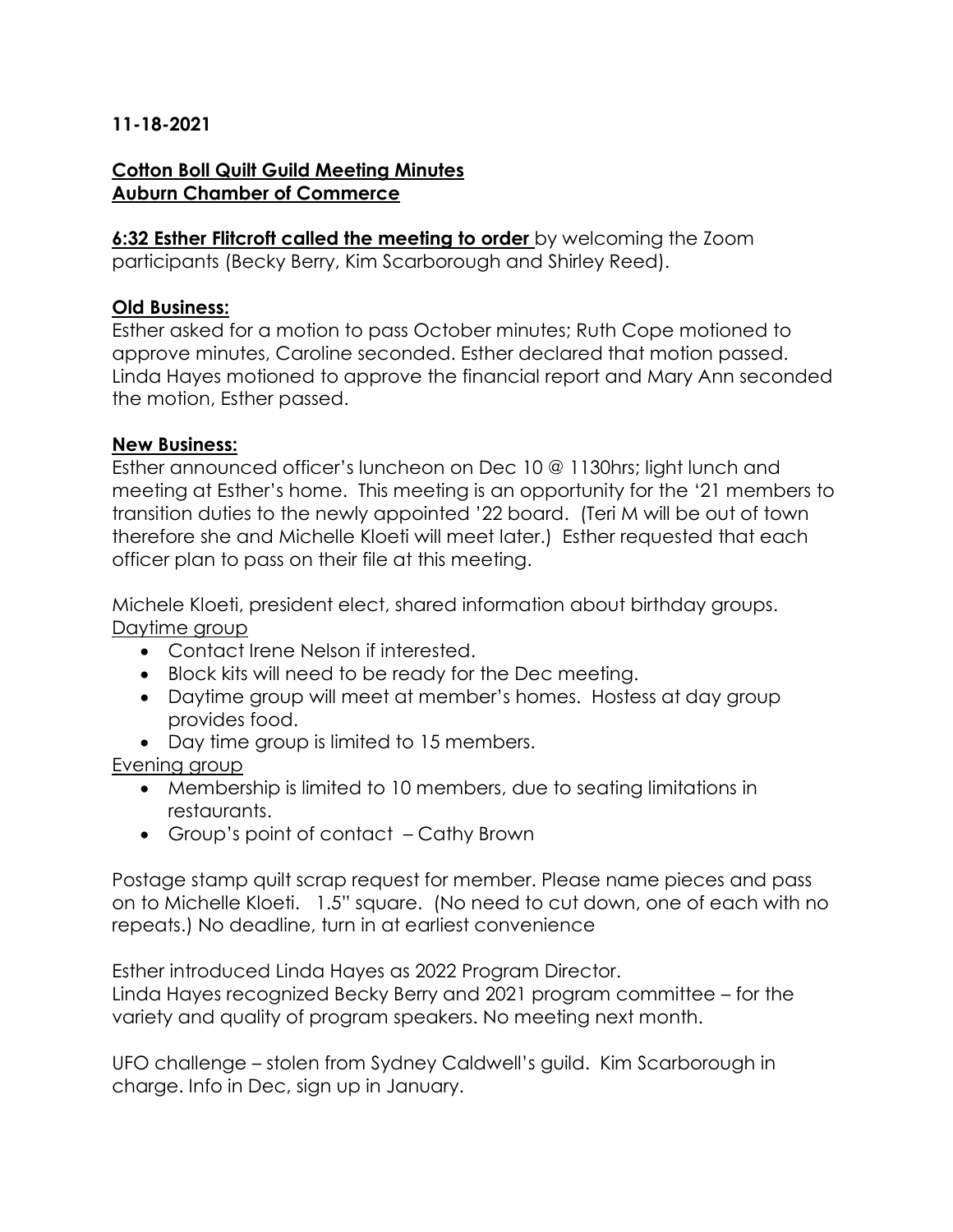Mini Quilt Swap – participants should indicate likes, themes, preferences and interests. Participants will be paired according to ability. Linda Hayes shared a few suitable projects. (Ex: Tula Pink hexagon, star sampler, Lori DeJarnatt Oregon hiker and quilter – showed reproduction piece, small wall or door hanging. (Linda Hayes made recommendation for display - magnetic curtain rod on metal garage door) "We're not talking miniature, pinky nail sized piecing. Doesn't necessarily need to be a highly involved project." More examples: Judy Wood's hexis blue and white snowflake pattern. Simple paper piecing. Courthouse steps.

Announced that the program committee is looking for internal and external speakers.

Lottery block – everyone makes same block, draw for winner, will occur sometime in the summer.

Bonnie Hunter Mystery email – several signed up, but it's still not too late to join. Bonnie Hunter, scrap quilter, annual mystery quilt theme - rhododendron trail. Always turns out nice, does require a lot of effort, but always turns out nicely. First clue comes out black Friday. Search email for instructions. Website – quiltville.com; sign up form passed around.

# **Program:**

Esther introduced this evening's speakers **Debbie Hillstead and Sarah Norman from Stitch Therapy.** Debbie Hillstead, owner of Stitch Therapy and former guild president, offered ideas for quick Christmas makes.

Debbie Hillstead introduced Sarah Norman (on staff 8 years) who shared Stich Therapy plans for 2022.

Esther – next month will not be regular, the meeting will be conducted by Zoom. Short meeting, we'll install officers.

# **Show 'n tell:**

**Terri Meinhardt** – queen size, back from Michelle, 60-100 at thanksgiving held in bar in Cottondale Florida, family members signed blocks (mostly children and no men signed) – pattern from Sally Schneider "from someplace in Washington" will be gifted to SIL, who hosts Thanksgiving.

**Ginger Woltosz** – 3<sup>rd</sup> kit, Halloween lap quilt; shared with her California guild too. **Doretha Smith** shared an applique throw

**Linda Hayes** – kitchen sink quilt – embroidered pillow cases, dresser runners, Dresden plates, aunt's yo-yo's, butterflies, hand embroidery (Little Bow Peep) 55 years old. With accompanying pillow with Jack Be Nimble surrounded in hexis